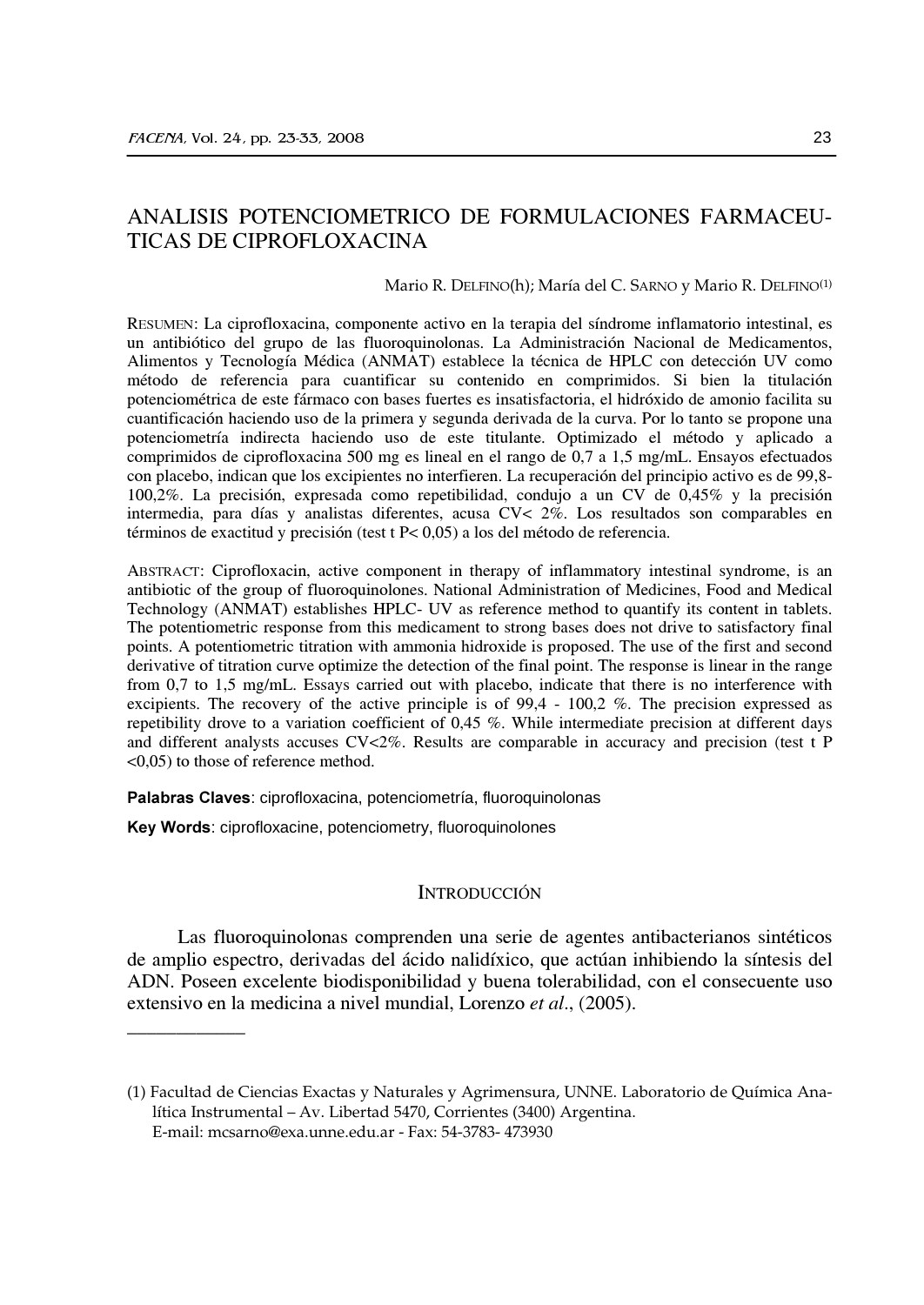La ciprofloxacina, 1-ciclopropil-6-fluoro-1,4-dihidro-4-oxo-7-(1-piperacinil)-3-acido quinole incarboxílico (Fig. 1), una fluoroquinolona de segunda generación, posee un átomo de flúor en posición C6, el cual potencia la actividad antibacteriana de la molécula, ampliando su espectro tanto hacia los patógenos gram positivos como hacia los gram negativos, Bertino et al. (2000), Arteseros et al. (2002), Samanidou et al. (2003). Es bien absorbida por vía oral, tiene una vida media prolongada y se distribuye ampliamente en los tejidos y fluidos corporales, Marzo et al. (2002), Samanidou et al. (2003).



Fig. 1: Estructura química de ciprofloxacina (PM 331,35)

Posee además dos grupos ionizables, uno ácido (COOH en C3) y uno básico (amina secundaria del sustituyente piperacinilo en C7) que le atribuyen cualidades anfotéricas, siendo los pKa 6,09 y 8,74 respectivamente, Ross et al., (1992).

Para la determinación cuantitativa de ciprofloxacina en comprimidos se han descripto varios métodos analíticos, Mohammed et al., (2005), tales como espectrofotometría UV, Chowdary et al., (1997); espectrometría visible por formación de complejos con iones metálicos, Bhowal et al., (1991); Liu et al. (1994), Fratini et al., (1996), Steven et al. (1996), titrimetría en medios no acuosos, Kilik et al. (1994) ó bifásicos con indicador coloreado del punto final, Zhang (1997), electrodos ión selectivos, Avsec (1992), titulación potenciométrica diferencial con Fe (III), Abdalla *et al.* (2003), electroforesis capilar, Flurer (1997); Sun et al. (1997), y cromatografía líquida de alto rendimiento (HPLC) (Farmacopea de los Estados Unidos, 2004; Farmacopea Británica, 1999; Mazuel, 1991, Marzo et al., 2002), entre otros. La mayor parte de éstos involucran laboriosas preparaciones de la muestra y equipos e insumos de elevado costo.

El objetivo propuesto es desarrollar y validar un método sencillo, de bajo costo y eficiente para la cuantificación de ciprofloxacina en preparaciones farmacéuticas que lo contengan como monofármaco. La titulación potenciométrica, con una base débil como el hidróxido de amonio en medio acuoso reúne las condiciones mencionadas, Rubinson *et al.*, (2001), Skoog *et al.*, (2001).

La Planta de Medicamentos de la provincia de Corrientes (Plamecor) produce comprimidos de ciprofloxacina 500 mg y provee los excipientes utilizados en su formulación y estándares de referencia certificados. Éstos fueron sometidos a los controles de calidad de rutina de la industria farmacéutica y utilizados en calidad de materia prima y material de referencia respectivamente en este trabajo.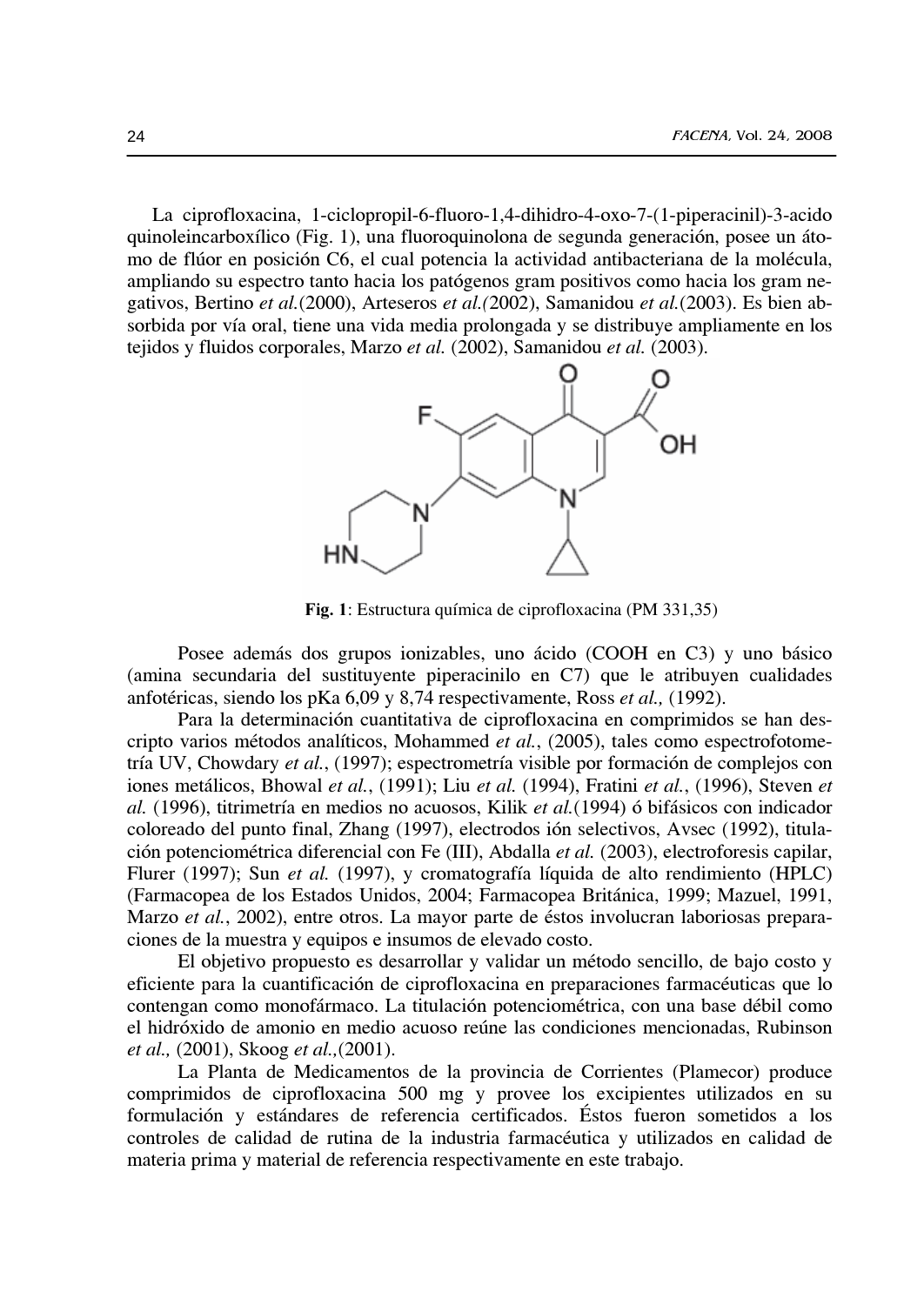#### EXPERIMENTAL

#### Estándares y muestras

Se utilizaron para este trabajo ciprofloxacina clorhidrato, lote 0607110, Ladilan Trading S.A., pureza 99,3% (USP28) y comprimidos de ciprofloxacina de 500mg elaborados por PLAMECOR, lotes 034 y 035. Excipientes: precompactado blanco 16,6%; polivinilpirrolidona (PVP) 5,2%; almidón glicolato de sodio 4,8%; talco 2%; aerosil  $1,4\%$ ; estearato de magnesio 1%.

# **Reactivos**

-Biftalato de potasio (Anedra), hidróxido de amonio 26% (Anedra), acido fosfórico (Mallinckrodt), buffer pH 4,00  $\pm$  0,02 y buffer pH 7,00  $\pm$  0,02 (Anedra) todos grado analíti- $\rm{co}$ .

-Acetonitrilo (Sintorgan) y agua (Sintorgan), grado HPLC.

#### **Equipos**

-Balanza analítica Cobos, precisión  $\pm$  0,1 mg.

-Celda potenciométrica termostatizada a 25°C.

-pHmetro Altronix, rango 0-14 de pH; resolución 0,01 pH; exactitud:  $\pm$  0,02 pH, sensor para medición ó compensación automática de temperatura. Electrodo de vidrio combinado.

-Agitador magnético.

-Bureta de 50 mL con graduación de 0,2 mL.

-HPLC, Agilent 1100 con detector UV.

# TITULACIÓN POTENCIOMÉTRICA

## Calibrado frente a estándares

Se disuelven en agua destilada 500 mg de ciprofloxacina pura y se llevan a volumen de 500 mL en matraz aforado. Homogeneizada la solución, una alícuota se vierte en la celda titulométrica, se sumerge el electrodo de vidrio, se conecta el potenciómetro, previamente calibrado, y el agitador. Desde la bureta se adicionan sucesivos volúmenes de NH<sub>4</sub>OH 0,025 N normalizado frente a biftalato de potasio. Se registra el potencial de la celda para cada agregado y se grafica pH vs. volumen de titulante.

Se realizan agregados de 25, 50 y 100 mL de la solución estándar, determinando los puntos finales gráficamente mediante la primera y segunda derivada de la curva de titulación.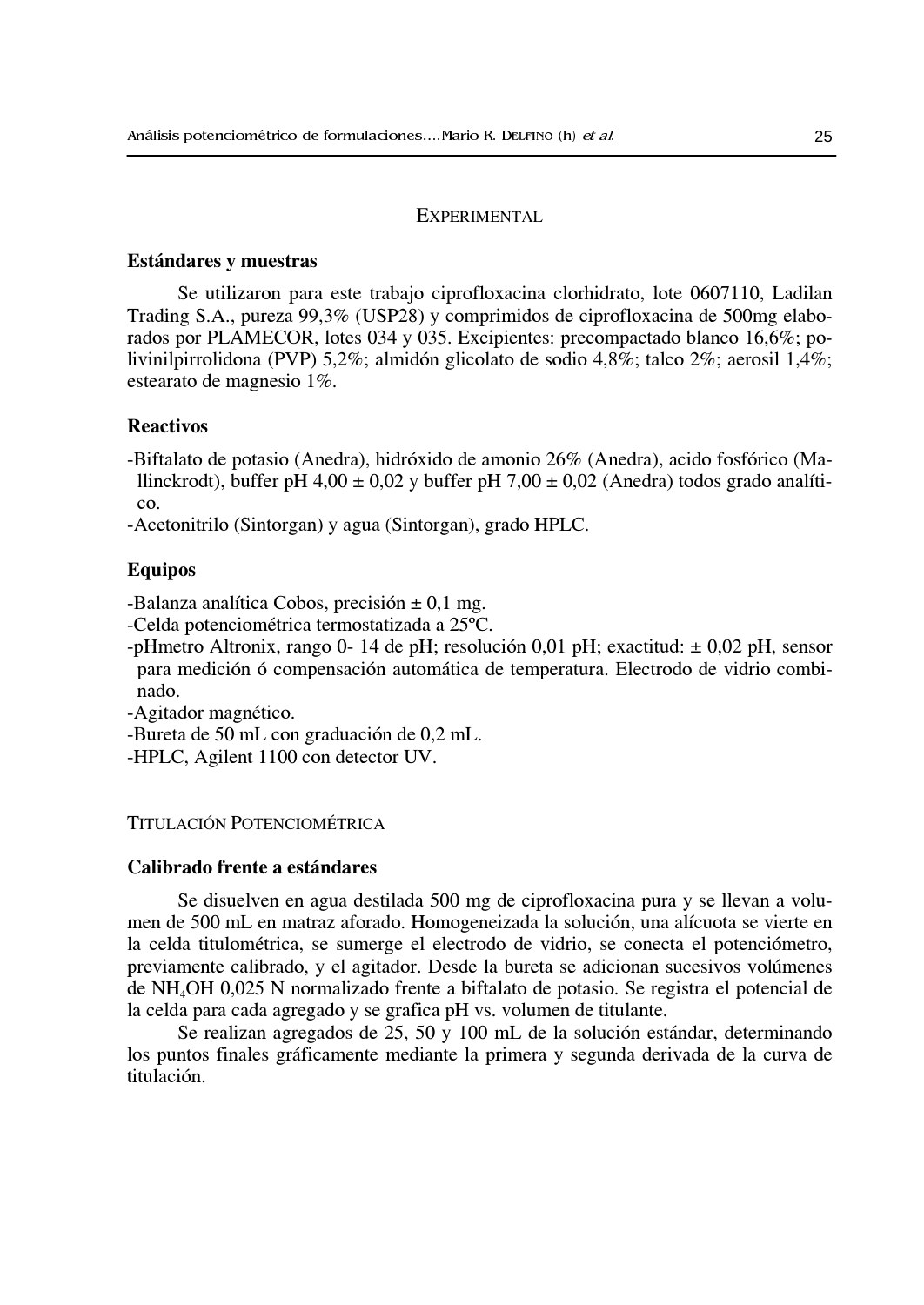## Análisis de los Comprimidos

Se pesan veinte comprimidos de ciprofloxacina y se determina el peso promedio. Se pulverizan las tabletas en un mortero de porcelana. Se toma una masa equivalente al peso promedio de un comprimido y se procede de igual manera que con el principio acti-VO.

Para determinar la especificidad del método se efectúa la titulación del placebo, descontando el potencial desarrollado por la adición de la solución titulante de hidróxido de amonio en agua.

Para el estudio de la linealidad del sistema se valoraron soluciones de cipofloxacina en un intervalo de concentración 0,7 a 1,5 mg/mL. El análisis se realizó por quintuplicado tomando distintos volúmenes de muestra.

La precisión del método fue determinada como repetibilidad, aplicando el procedimiento descrito a 12 alícuotas de solución, analizadas en el mismo día, por el mismo operador y utilizando el mismo equipo. Para determinar la precisión intermedia, se efectuaron análisis en tres niveles: 40; 50 y 60 mg de ciprofloxacina, valorados por dos analistas en dos días diferentes.

El porcentaje de recuperación alcanzado en la titulación potenciométrica para distintos sobreagregados de principio activo sobre placebo reportó la exactitud del método. El análisis se efectuó por triplicado (Tabla 3).

## **Método Cromatográfico**

Se utiliza una columna C-18 de 125 x 4,5 mm; ácido fosfórico 0,025 M (pH = 3,0  $\pm$  0,1) - acetonitrilo (87:13) como fase móvil, un caudal de 1,5 mL/min y detección UV  $(278 \text{ nm})$ . Se prepara una solución de ciprofloxacina principio activo de 0,5 mg/mL en fase móvil. A partir del pool de comprimidos se pesa la masa necesaria para obtener una solución 0,5 mg/mL utilizando fase móvil como disolvente. Se filtra por membrana de 0,45 µm de diámetro de poro y se inyectan 10 µL en el cromatógrafo. El pico de la ciprofloxacina a los 13,2 min es cuantificado por comparación de las áreas a partir de la relación:

donde<sup>.</sup>

 $C_m = C_{std}$ .  $A_m/A_{std}$ 

Cm = Concentración de ciprofloxacina de la muestra  $C_{\text{std}}$  = Concentración de ciprofloxacina del estándar  $A_m =$  Área bajo el pico de la muestra  $A_{\text{std}} = \hat{A}$ rea bajo el pico del estándar

## **RESULTADOS**

La gráfica de la primera derivada de la curva de titulación potenciométrica de comprimidos de ciprofloxacina con NH<sub>4</sub>OH se muestra en la Fig. 2.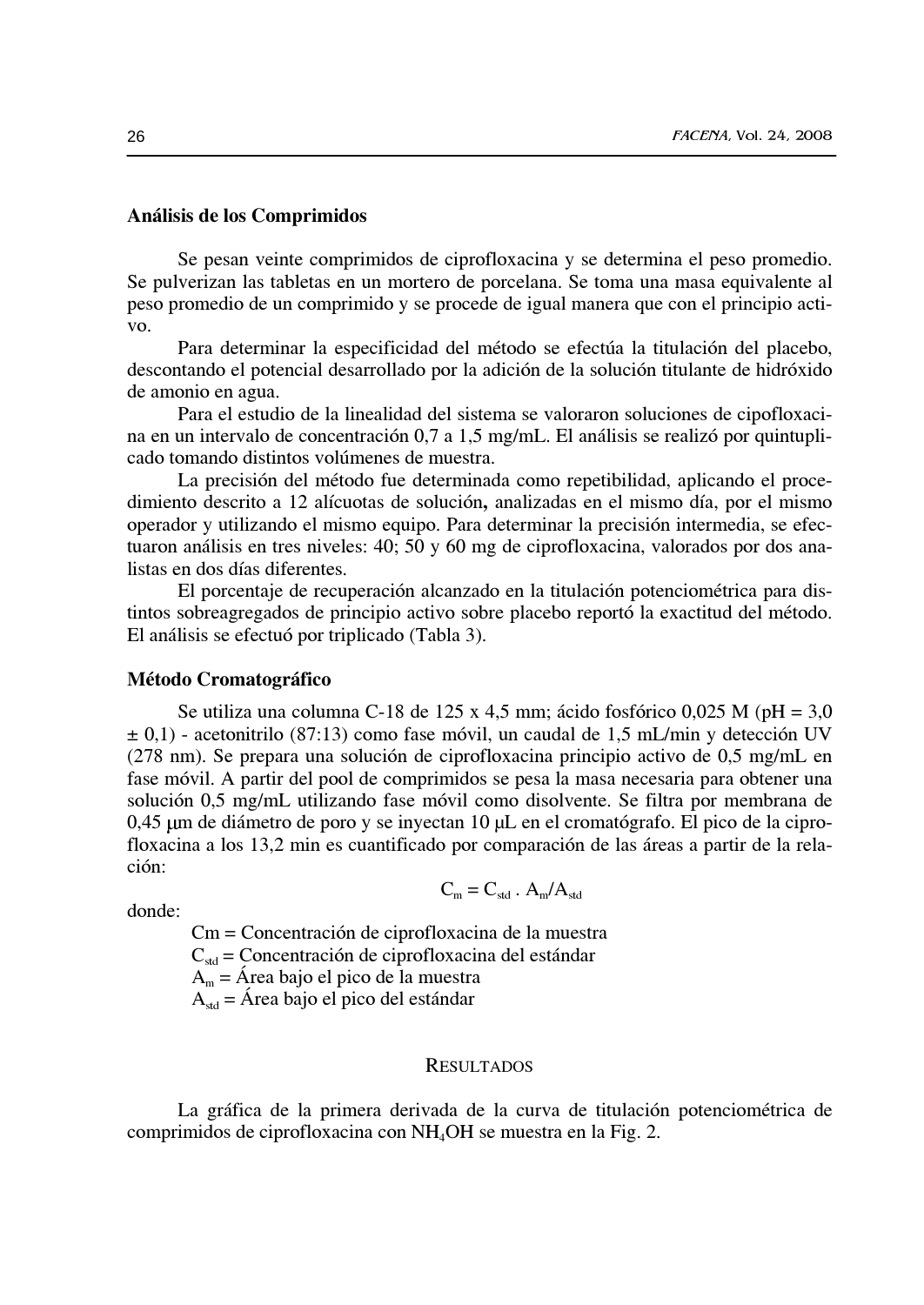

Fig. 2: Primera derivada de la titulación de 40mL de una solución de ciprofloxacina 1,00mg/mL con NH<sub>3</sub> 0,0241M

El mínimo corresponde al punto en el cual se observa la disolución completa de la ciprofloxacina y el máximo deriva del punto de inflexión de la curva de pH vs volumen de solución de NH<sub>4</sub>OH.

En la Fig. 3, la segunda derivada, a través de un cambio de signo, conduce a una localización más precisa del punto final de la titulación potenciométrica.



Fig. 3: Segunda derivada de la titulación de 40mL de una solución de ciprofloxacina 1,00mg/mL con NH<sub>3</sub> 0,0241M

La titulación del placebo es una línea asintótica al eje de las abcisas. La Fig. 4 muestra que la variación del pH observada es causada por el agregado de cantidades crecientes de hidróxido de amonio en agua y no es atribuible a los excipientes que acompañan a la ciprofloxacina en la formulación farmacéutica.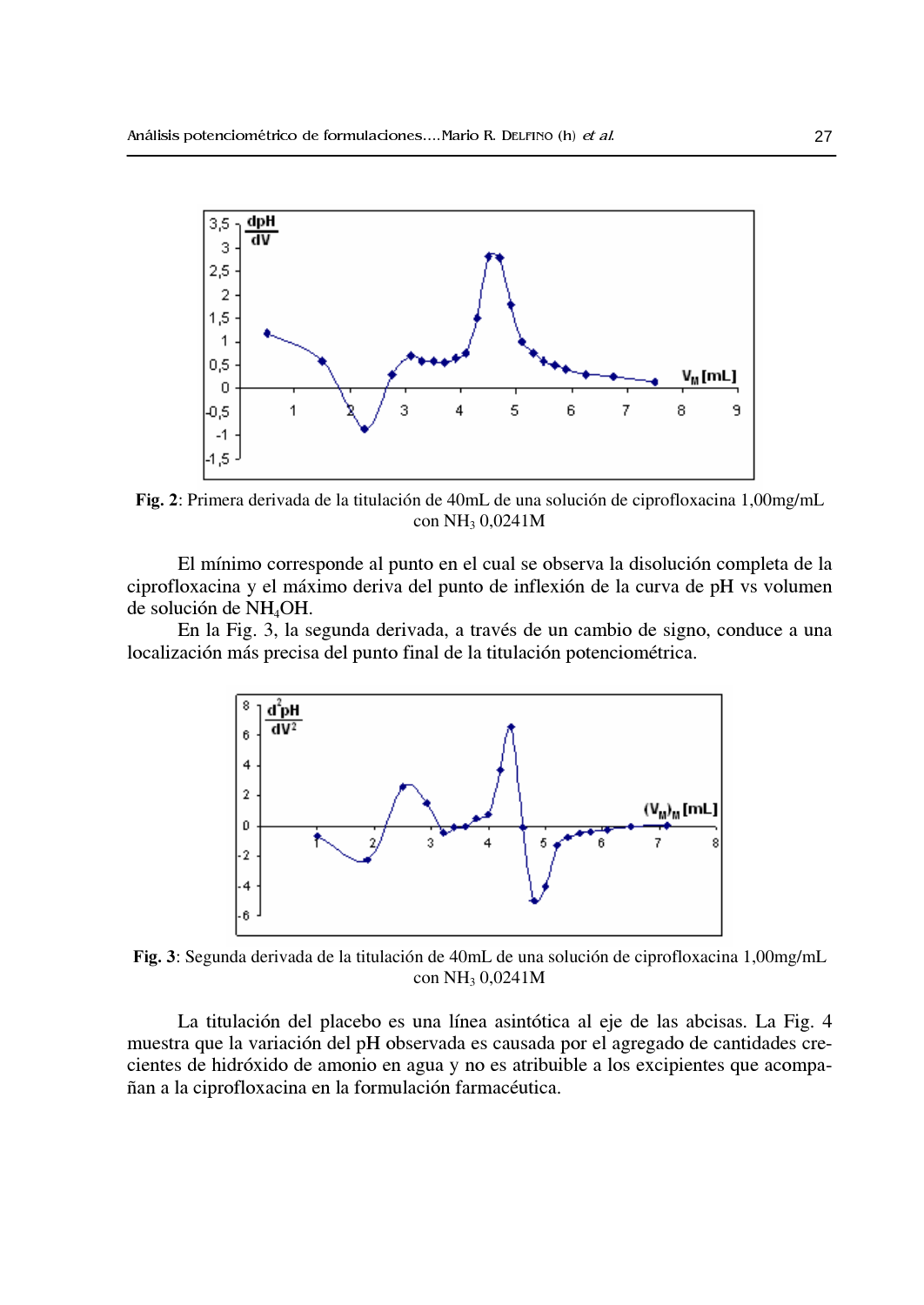

Fig. 4: Especificidad del método potenciométrico para ciprofloxacina.

El método es lineal en el rango de 0,7 a 1,5 mg/ mL de ciprofloxacina (Fig. 5), respondiendo a y =  $0.9754$  x +  $0.00163$ , con una bondad de 0,9973. No es necesario explorar la linealidad de la respuesta en un rango inferior dado el tenor elevado de las concentraciones involucradas en el control de calidad de este fármaco.



Fig. 5: Linealidad del método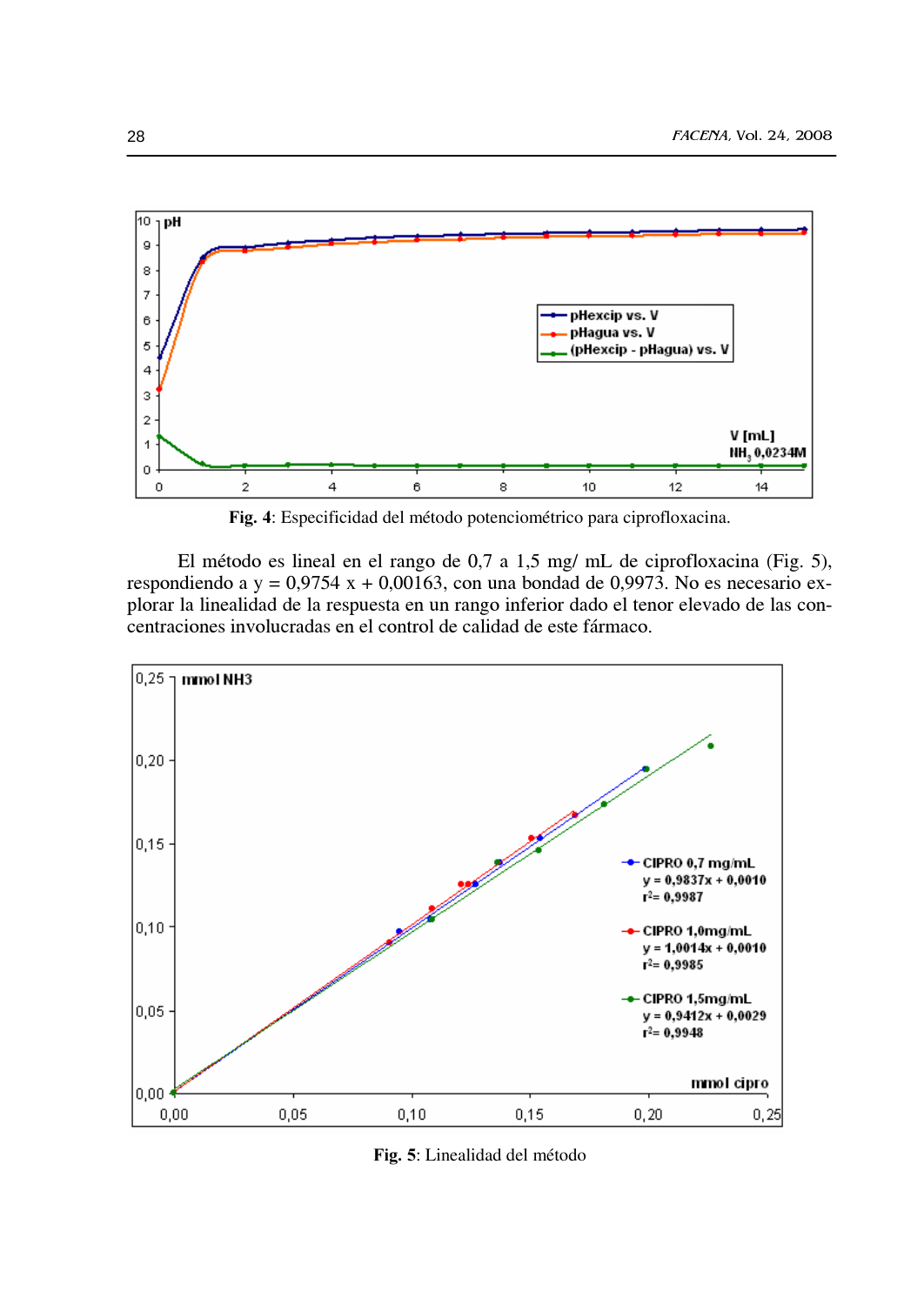El valor de la pendiente, muy próximo a la unidad demuestra que la estequiometría de la reacción es de 1:1.

El estudio de repetibilidad es detallado en la Tabla 1.

Tabla 1: Repetibilidad del metodo potenciométrico para comprimidos de 500 mg de ciprofloxacina

| $N^{\text{o}}$            | <b>Masa Recuperada</b> |  |  |  |
|---------------------------|------------------------|--|--|--|
| 1                         | 498,81                 |  |  |  |
| $\overline{2}$            | 498,81                 |  |  |  |
| 3                         | 500,83                 |  |  |  |
| $\overline{4}$            | 502,67                 |  |  |  |
| 5                         | 502,67                 |  |  |  |
| 6                         | 503,16                 |  |  |  |
| 7                         | 497,60                 |  |  |  |
| 8                         | 497,60                 |  |  |  |
| 9                         | 500,83                 |  |  |  |
| 10                        | 503,16                 |  |  |  |
| 11                        | 497,60                 |  |  |  |
| 12                        | 498,81                 |  |  |  |
| $\mathbf{X}_{\mathbf{m}}$ | 500,21                 |  |  |  |
| SD                        | 2,27                   |  |  |  |
| $\mathrm{CV}$ %           | 0,45                   |  |  |  |

La desviación estándar es de 2,27 mg. El coeficiente de variación es menor al 2%, valor aceptado por las farmacopeas de referencia para este tipo de determinaciones analíticas.

La Tabla 2 corresponde a los resultados del estudio de precisión intermedia. Cada análisis se realizó por triplicado por dos analistas en dos días distintos.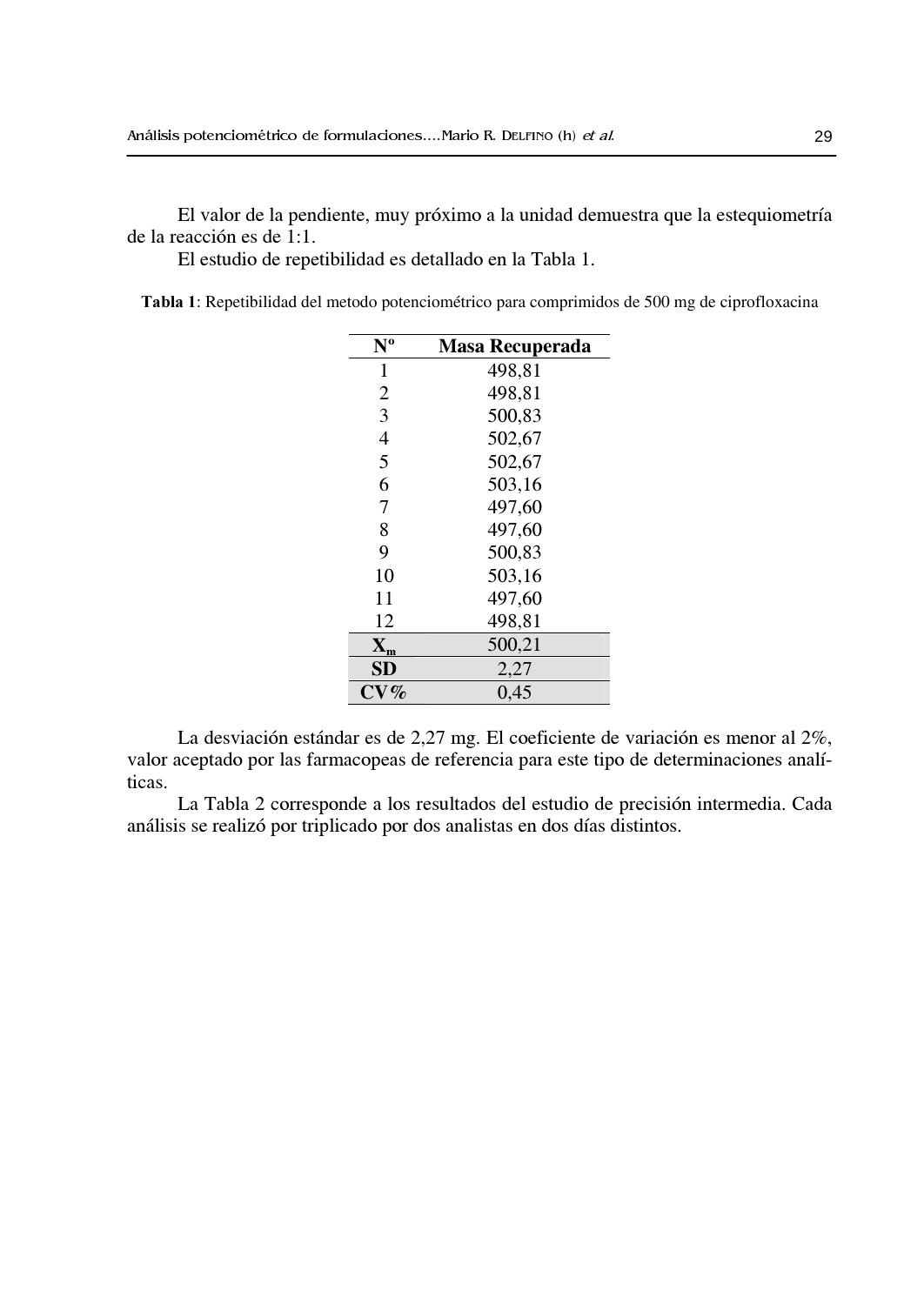|                   |        | <b>ANALISTA1</b> |        | <b>ANALISTA 2</b>        | Reproducibilidad            |
|-------------------|--------|------------------|--------|--------------------------|-----------------------------|
| M cipro           | dìa 1  | dìa 2            | dìa 1  | dia 2                    | $(\text{sen } t)$           |
|                   | 498,61 | 498,61           | 493,60 | 493,60                   |                             |
| 40 <sub>mg</sub>  | 498,61 | 498,61           | 493,60 | 493,60                   | 12<br>$\mathbf{n} =$        |
|                   | 498,61 | 498,61           | 493,60 | 493,60                   | 496,11<br>$M =$             |
| M                 | 498,61 | 498,61           | 493,60 | 493,60                   | $SD =$<br>2,62              |
| $CV\%$            | 0,00   | 0,00             | 0,00   | 0,00                     | $CV\%$<br>0,53              |
|                   | 499.19 | 503,16           | 500,22 | 500,22                   |                             |
| 50 <sub>mg</sub>  | 498,19 | 503,16           | 500,22 | 500,22                   | <b>12</b><br>$\mathbf{n} =$ |
|                   | 497,21 | 497,19           | 500,22 | 500,22                   | 499,95<br>$M =$             |
| M                 | 498,20 | 501,17           | 500,22 | 500,22                   | $SD =$<br>1,90              |
| $CV\%$            | 0,20   | 0.69             | 0.00   | 0,00                     | $CV\%$<br>0,38              |
|                   | 500,83 | 500,83           | 502,67 | 502,67                   |                             |
| 60 <sub>mg</sub>  | 500,83 | 500,83           | 502,67 | 502,67                   | 12<br>$\mathbf{n} =$        |
|                   | 500,83 | 500,83           | 502,67 | 502,67                   | $M =$<br>501,75             |
| M                 | 500,83 | 500,83           | 502,67 | 502,67                   | $SD =$<br>0,96              |
| $CV\%$            | 0,00   | 0,00             | 0,00   | 0,00                     | $CV\%$<br>0,19              |
| $M_{\text{prom}}$ | 499,27 | $SD_{global}$    | 3,05   | $CV\%$ <sub>global</sub> | 0,61                        |

Tabla 2: Reproducibilidad de la determinación de ciprofloxacina por titulación potenciométrica con NH<sub>4</sub>OH

El CV% global para el estudio de precisión intermedia resultó menor que el doble del correspondiente a la repetibilidad. Por lo tanto la precisión del método evaluada, como repetibilidad y precisión intermedia, muestra resultados satisfactorios.

La recuperación encontrada enriqueciendo al placebo con principio activo se indica en la Tabla 3.

| M agregado<br>[mg]               | V <sub>NH3</sub><br>(mL) | M recup<br>[mg] | $%$ Recup | % Recup prom  | Precisión               |
|----------------------------------|--------------------------|-----------------|-----------|---------------|-------------------------|
| 40,00                            | 4,20                     | 40,01           | 100,03    | 99,63         | <b>M</b> prom = $39,85$ |
|                                  | 4,15                     | 39,53           | 98.84     |               | $SD = 0.27$             |
|                                  | 4,20                     | 40,01           | 100,03    |               | $CV\% = 0.68$           |
| 45,00                            | 4.75                     | 45,25           | 100,56    |               | <b>M</b> prom = $45,09$ |
|                                  | 4,70                     | 44,77           | 99,50     | 100,20        | $SD = 0.27$             |
|                                  | 4,75                     | 45,25           | 100,56    |               | $CV\% = 0.59$           |
| 50,00                            | 5,20                     | 49,54           | 99,07     |               | <b>M</b> prom = $49,70$ |
|                                  | 5,20                     | 49.54           | 99.07     | 99.39         | $SD = 0.27$             |
|                                  | 5,25                     | 50,01           | 100,03    |               | $CV\% = 0.54$           |
| %Recup <sub>global</sub> = 99,74 |                          |                 |           | $CV\% = 0,60$ |                         |

Tabla 3: Exactitud del método potenciométrico para ciprofloxacina.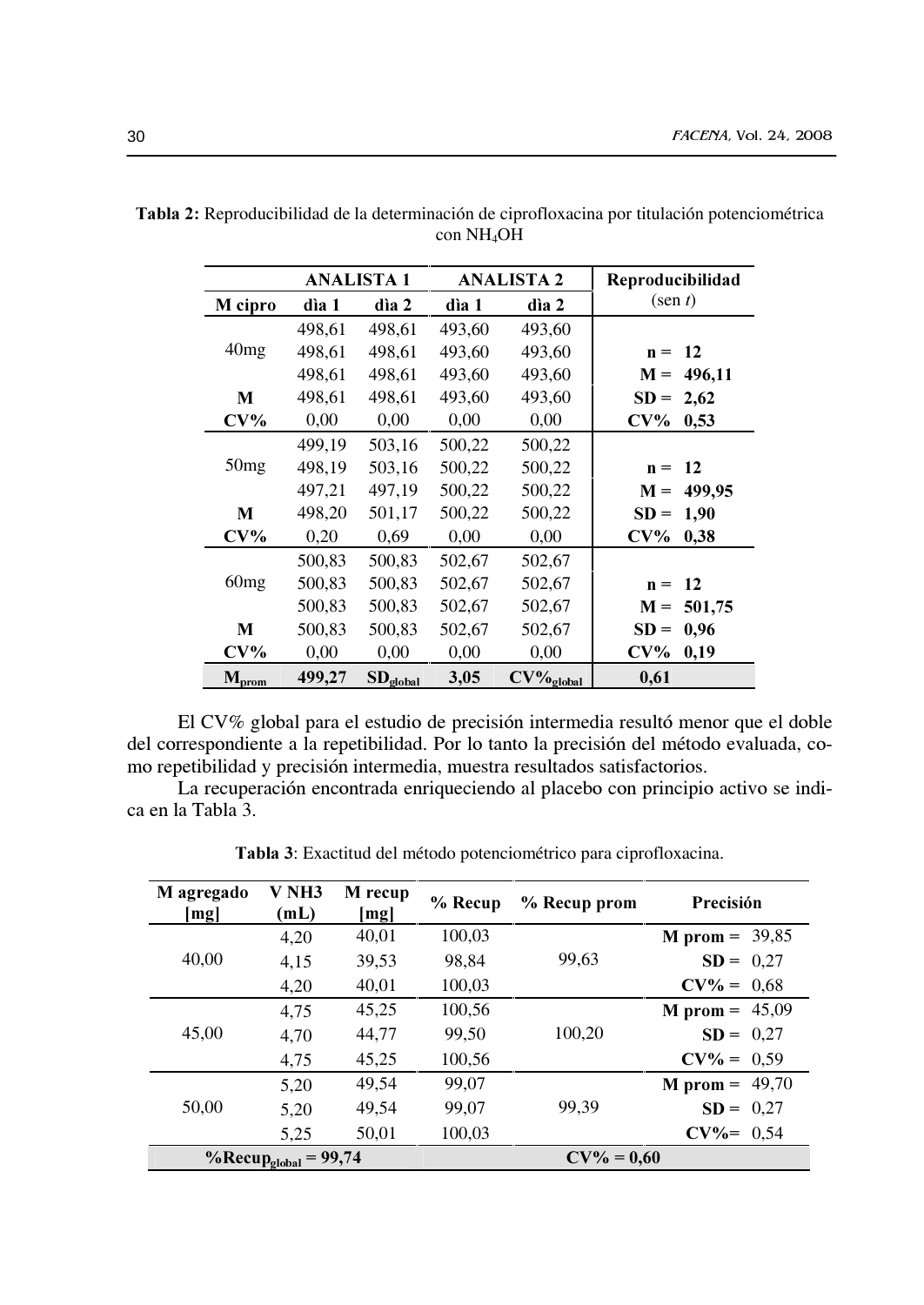Los valores alcanzados están comprendidos dentro de las exigencias establecidas por la USP y ANMAT (98,0-102,0%).

Se comparan el método propuesto con el de referencia, Miller et al. (2002), haciendo uso del test F y del test t de Student. La tabla 4 muestra los resultados alcanzados.

Tabla 4: Comparación entre el método propuesto y el de referencia. Los valores de F y t entre paréntesis son los tabulados para  $P = 0.05$ .

| Parámetro      | <b>Método Potenciométrico</b> | <b>Método HPLC-UV</b> |  |
|----------------|-------------------------------|-----------------------|--|
| $Xm \pm SD$    | $502,22 \pm 1,10$             | $502.75 \pm 0.56$     |  |
| N              | 6                             | 6                     |  |
| $CV\%$         | 0,219                         | 0,124                 |  |
| S <sup>2</sup> | 1,207                         | 0,391                 |  |
| test F         | 3,891 (5,050)                 |                       |  |
| test t         | 1,047 (2,228)                 |                       |  |

Las diferencias entre los resultados alcanzados aplicando el método potenciométrico y el de referencia para la determinación de ciprofloxacina no son significativas con un nivel de confianza del 95%.

## **CONCLUSIONES**

Los resultados alcanzados permiten la aplicación de esta metodología analítica tanto al principio activo como a preparados farmacéuticos que contengan a la ciprofloxacina como monodroga, acompañada de excipientes comunes, con exactitud y precisión comparables a los del método de referencia y dentro del rango establecido por la FDA y el ANMAT.

La Titulación potenciométrica de comprimidos farmacéuticos de ciprofloxacina es fácilmente automatizable, lo cual permitirá mejorar aún más sus parámetros de calidad analítica.

## **AGRADECIMIENTOS**

A la Secretaría General de Ciencia y Técnica de la Universidad Nacional del Nordeste, la que a través de una beca de pregrado dio sustento al desarrollo de este trabajo.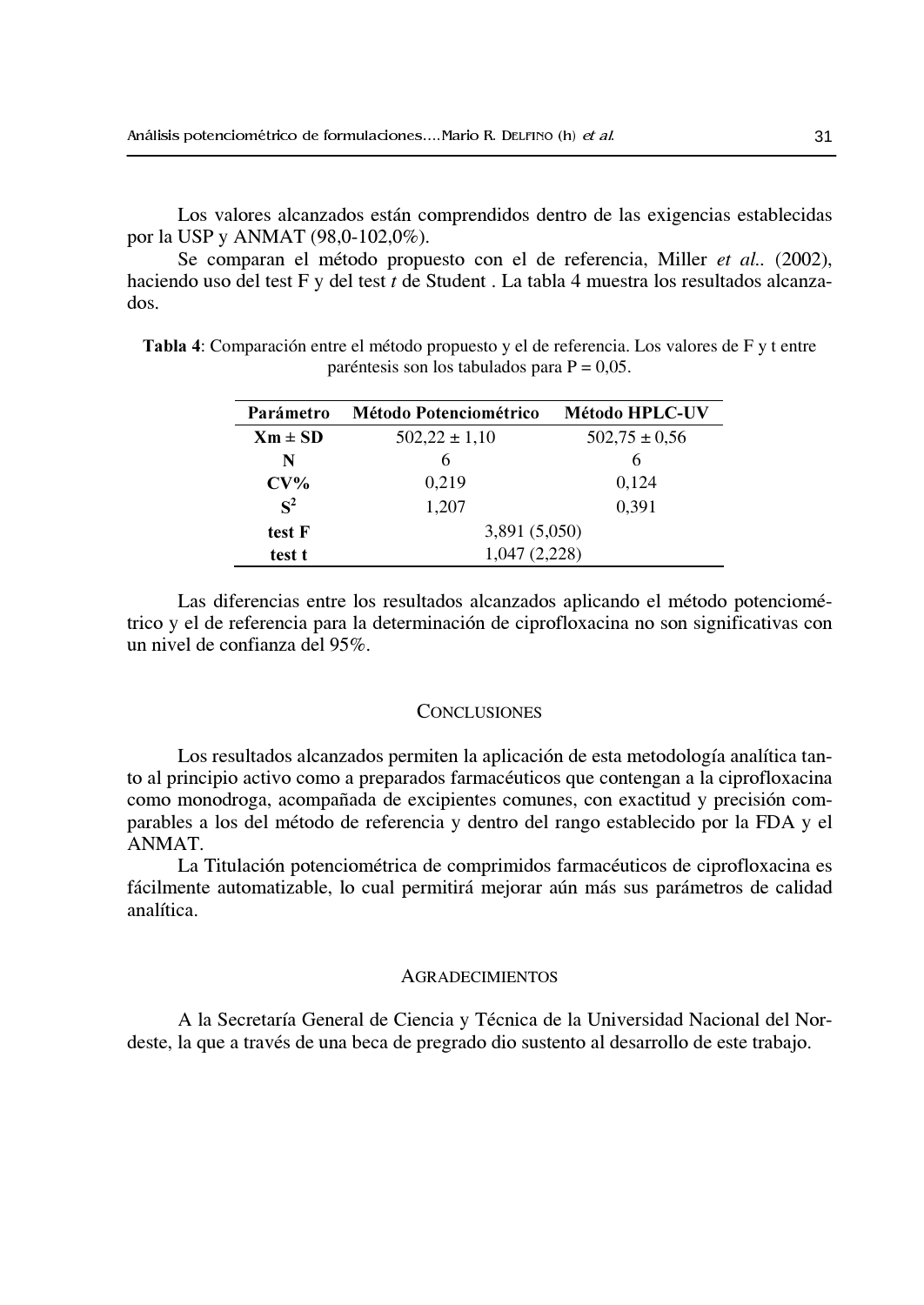#### REFERENCIAS BIBLIOGRÁFICAS

- ABDALLA, M.S.M.; A.M. ABULKIBASH, S.M. SULTAN; AL-OLYAN, AL-GHANNAM, 2003. Differential electrolytic potentiometric titration method for the determination of ciprofloxacin in drug formulations, Talanta, 61: 239-244.
- ARTESEROS, J.A.H.; J. BARBOSA; R. COMPANO y M.D. PRAT, 2002. Analysis of quinolone residues in edible animal products. J. Chromatogr. A, 945: 1-24.
- AVSEC, H. and S. GOMISCEK, 1992. Anal. Chim. Acta, 268, 307.
- BERTINO, J.and D. FISH, 2000. Safety profiles of the fluoroquinolones. Clin. Ther., 22, 798-817.
- THE BRITISH PHARMACOPOEIA, 1993, Her Majesty Stationary Office, 1 and 2, 438 and 1019.
- BHOWAL, S.K. and T.K. DAS, 1991. Anal. Lett., 24, 25.
- CHOWDARY, K.P.R. and Y.V. RAMA-PRASSAD, 1994. Indian Drugs, 31, 277.
- FLURER, C.L., 1997. Electrophoresis, 18, 2427.
- FRATINI, L. and E.E.S. SHAPOVAL, 1996. Int. J. Pharm, 127, 279.
- KILIC, E.; F. KOSEOGLU and M. A. AKAY, 1994. J. Pharm. Biomed. Anal., 12, 347.
- LIU, R.L.; J.R. XU; Y.G. LIU; Z.X. YAO and YAOWU-FENXI-ZAZHI, 1994. Anal. Abstr, 14: 45-56.
- LORENZO, P; A. MORENO; J.C. LEZA; I. LIZASOAIN y M.A. MORO, 2005. Farmacología Básica y Clínica, Ed. Médica Panamericana.
- MARZO, A. and L. DAL Bo, 2002. Chromatography as an analytical tool for selected antibiotic classes: a reappraisal addressed to pharmacokinetic applications. J. Chromatogr. A, 812: 17-34.
- MAZUEL, C., 1991. Analytical Profile of Drug Substances. C.K. Florey (Ed.): Academic Press, 20: 557.
- MILLER, J.C. y J.N. MILLER, 2000. Estadística y Quimiometría para Química Analítica, Pearson-prentice Hall, 45-55.
- MOHAMMED A. AL-OMAR, 2005. Ciprofloxacin: Analytical Profile, Profiles of Drug Substances, Excipients and Related Methodology, 31: 179-207.
- Ross DL and Ch. M. RILEY, 1992, International Journal of Pharmaceutics, 83, 267.
- RUBINSON, K.A. y J.F. RUBINSON, 2001. Análisis Instrumental. Ed. Prentice Hall, 223-228.
- SAMANIDOU, V.F.; C.E. DEMETRIOU and I.N. PAPADOYANNIS, 2003. Direct determination of four fluoroquinolones, enoxacin, norfloxacin, ofloxacin, and ciprofloxacin in pharma-ceuticals and blood serum by HPLC. Anal. Bioanal. Chem., 375: 623-629.
- SKOOG, D.A.; F.J. HOLLER y T.A. NIEMAN, 2001. Principios de Análisis Instrumental, Ed. Mc Graw-Hill, 668.
- STEVEN, C.W., L.R. GAHAN, B.G. CHARLES; T.W. HAMBLEY and P. A. DUCKWORTH, 1996. Copper(II) complexes of the fluoroquinolone antimicrobial ciprofloxacin. Synthesis, X-ray structural characterization, and potentiometric study, Journal of Inorganic Biochemistry, 62, 1-16.
- STEVEN C.L.R.; B.G. WALLIS; Ch. GAHAN; T.W. HAMBLEY and P.A. DUCKWORTH, 1996. Copper (II) complexes of the fluoroquinolone antimicrobial ciprofloxacin. Synthesis, X-ray structural characterization, and potentiometric study. Journal of Inorganic Biochemistry, 62: 1-16.
- SUN, S.W. and L.Y. CHEN, 1997, J. Chromatogr. A, 766, 215.